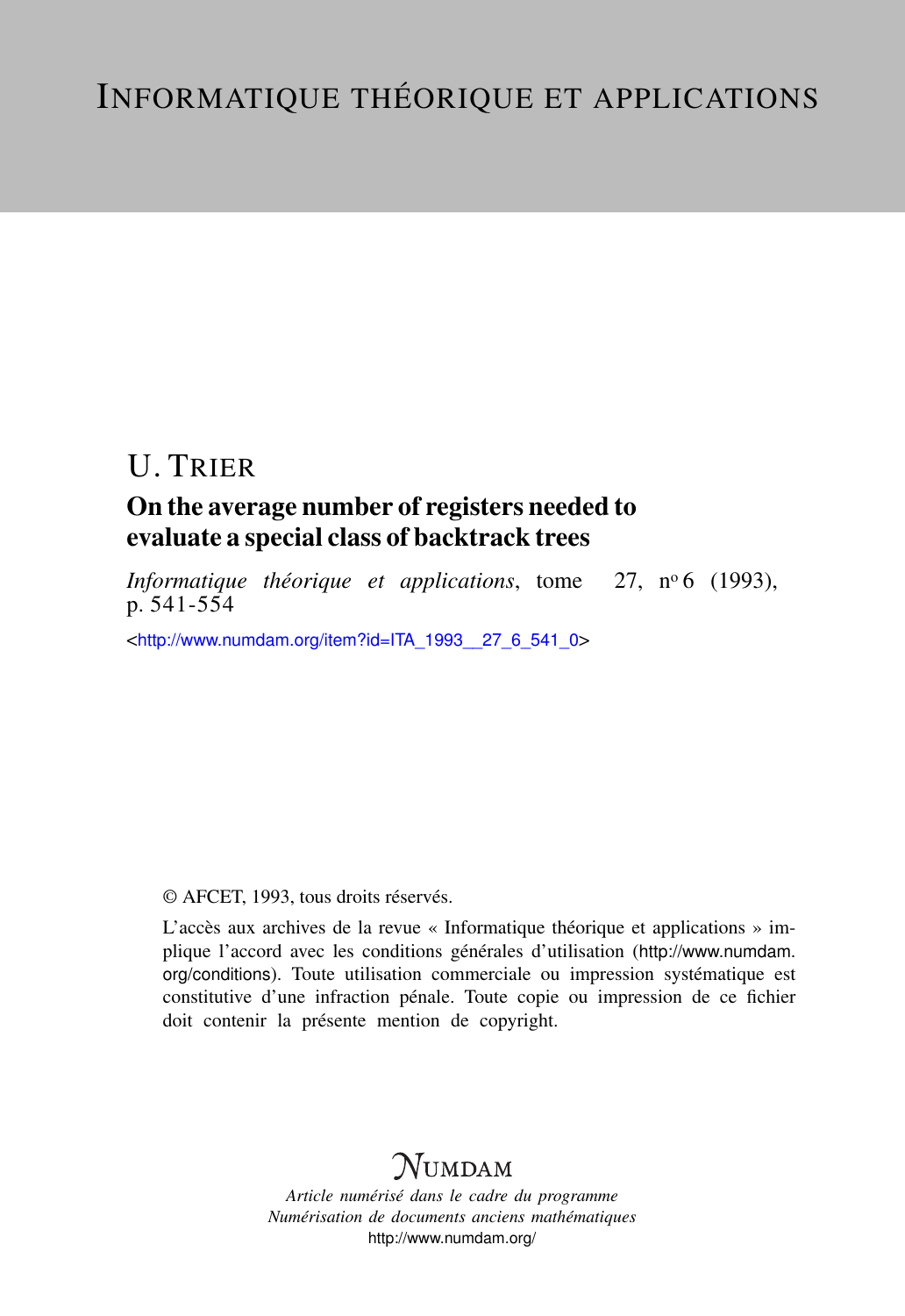Informatique théorique et Applications/Theoretical Informaties and Applications (vol. 27, n° 6, 1993, p. 541 à 554)

## **ON THE AVERAGE NUMBER OF REGISTERS NEEDED TO EVALUATE A SPECIAL CLASS OF BACKTRACK TREES (\*)**

### by U. Trier  $(1)$

Communicated by J. BERSTEL

Abstract. - *We dérive a lower bound for the average number of registers Rp (h) needed to evaluate the family*  $\mathcal{F}_p(h)$  *of non-uniformly distributed binary trees introduced by* P. W. Purdom. *This family consists of binary trees of height less thon or equal to h. Based on a parameter*  $p \in [0, 1]$ , the probability of a particular tree  $T \in \mathcal{F}_p(h)$  is given by a recursively defined function. *We show that*  $R_p(h)$  is smaller than 2, for  $0 \leq p \leq 1/2$ , and that, for  $1/2 < p < 1$ , it grows up to at *least O* (*log*(*h*)). Near  $p = 1$ ,  $R_p(h)$  jumps to  $h + 1$ .

Résumé. - *Nous décrivons une borne inférieure sur le nombre moyen Rp (h) de registres nécessaires pour évaluer la famille* J^*p(h) d'arbres binaires^ distribués de façon non uniforme, introduite par P. W. Purdom. Cette famille est constituée d'arbres binaires de hauteur au plus h. Pour un paramètre p* e [0, 1] *donné, la probabilité d'un arbre Te^p(h) est donnée par une fonction définie récursivement. Nous montrons que*  $R_p(h)$  *est inférieur à 2 pour*  $0 \leq p \leq 1/2$ *, et que, pour*  $1/2 < p < 1$ *, elle dépasse O (log h). Près de p =* 17 *Rp (h) saute à h* + 1.

#### **1. INTRODUCTION AND BASIC DEFINITIONS**

Let  $T=(I, L, r)$  be an extended binary tree [7, p. 399] with the set of internai nodes *I* (nodes of degree 2), the nonempty set of leaves *L* (nodes of degree 0) and the root r. The one node tree is denoted by " $\square$ ". For any two nodes u,  $v \in I \cup L$ , let  $d(u, v)$  be the "distance" from u to v, which is defined as the length of the shortest path from  $u$  to  $v$  (=number of nodes on the path minus 1). A node  $w \in I \cup L$  with  $d(r, w) = l$  is said to be at level *l*. We say that the tree *T* has height *h,* if the maximum level of a node in the tree is equal to *h.*

<sup>(\*)</sup> Received March 1992, accepted may 1993.

<sup>&</sup>lt;sup>(1)</sup> Johann Wolfgang Goethe-Universität Fachbereich Informatik (20) D-60054 Frankfurt/ Main.

Informatique théorique et Applications/Theoretical Informaties and Applications 0988-3754/93/06/S4.00/© AFCET-Gauthier-Villars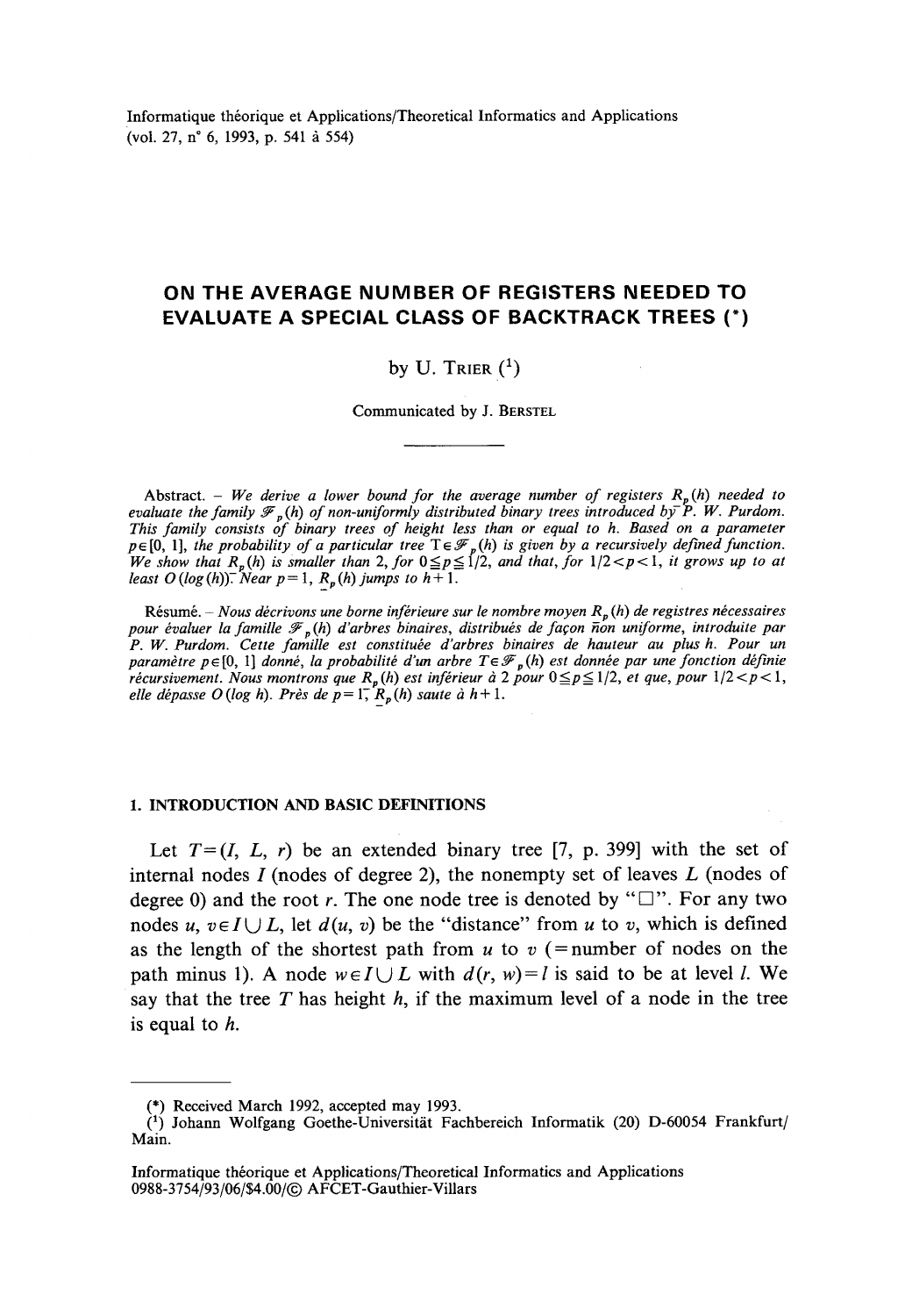In [10], a family of binary backtrack trees  $\mathcal{F}_p(h)$ ,  $p \in [0, 1]$ ,  $h \in N_0$ :  $N \cup \{0\}$ , has been introduced, which consists of all extended binary trees of height less than or equal to h, and where each tree  $T \in \mathcal{F}_p(h)$  is associated with a nonnegative real number  $\varphi_{n,h}$  (T), recursively defined by:

- *a*)  $\varphi_{p,h}(\square)$ : =  $p\delta_{h,0}$  + 1  $p, h \ge 0$ ;
- *b*) if the root  $r(T)$  has the two subtrees  $T_1, T_2 \in \mathcal{F}_n(h-1)$ , then

$$
\varphi_{p,h}(T) := p \varphi_{p,h-1}(T_1) \varphi_{p,h-1}(T_2), h \ge 1.
$$

The numbers  $\varphi_{p,h}(T)$ ,  $T \in \mathscr{F}_p(h)$ , define a probability distribution on  $\mathscr{F}_p(h)$ ([5, Lemma 1]) In [5], the behaviour of additive weights ([4]) defined on  $\mathscr{F}_p(h)$  has been investigated. In [11], these results have been generalized to simply generated trees ([8]) of bounded arity. Lower and upper bounds for the average stacksize over the family  $\mathcal{F}_p(h)$  are derived in [6].

In this paper, we deal with the number of registers needed to evaluate a tree  $T \in \mathcal{F}_p(h)$  optimally. In [1, 3], this register-function hs been investigated for the family of extended binary trees with *n* leaves, in which all trees are equally likely. For a given extended binary tree *T,* the register-function *R(T)* is recursively defined as follows:

$$
R(T) := \text{if } T = \text{``} \square \text{'' then 1}
$$
  
else if  $R(T_1) = R(T_2)$  then  $R(T_1) + 1$   
else MAX $(R(T_1), R(T_2))$ ,

where  $T_1$  and  $T_2$  are the two subtrees of the root of  $T$ .

Figure 1 shows all trees  $T \in \mathcal{F}_p(h)$ ,  $h \le 2$ , together with their probabilities  $\varphi_{p,h}(T)$  and their (encircled) number of required registers  $R(T)$ .

The computation of the average number of registers  $R_p(h)$  over the family  $\mathcal{F}_{p}(h)$  leads to a nonlinear double-recursive recurrence (Lemma 1). We are not able to dérive its exact solution, but it is possible to find a nontrivial lower bound for  $R_p(h)$ , nontrivial in the sense that it is not a constant. This will be done in the next section. In the sequel we shall omit the subscript *p* to simplify the notation whenever possible.

#### **2. THE AVERAGE NUMBER OF REGISTERS**

Let  $\mathscr{F}^{(h)}(r): = \{ T \in \mathscr{F}(h) \mid R(T) \le r \}$  be the set of all trees  $T \in \mathscr{F}(h)$  that need *r* or less registers. The probability  $g_{r, h}(p)$  (or short  $g_{r, h}$ ) that a tree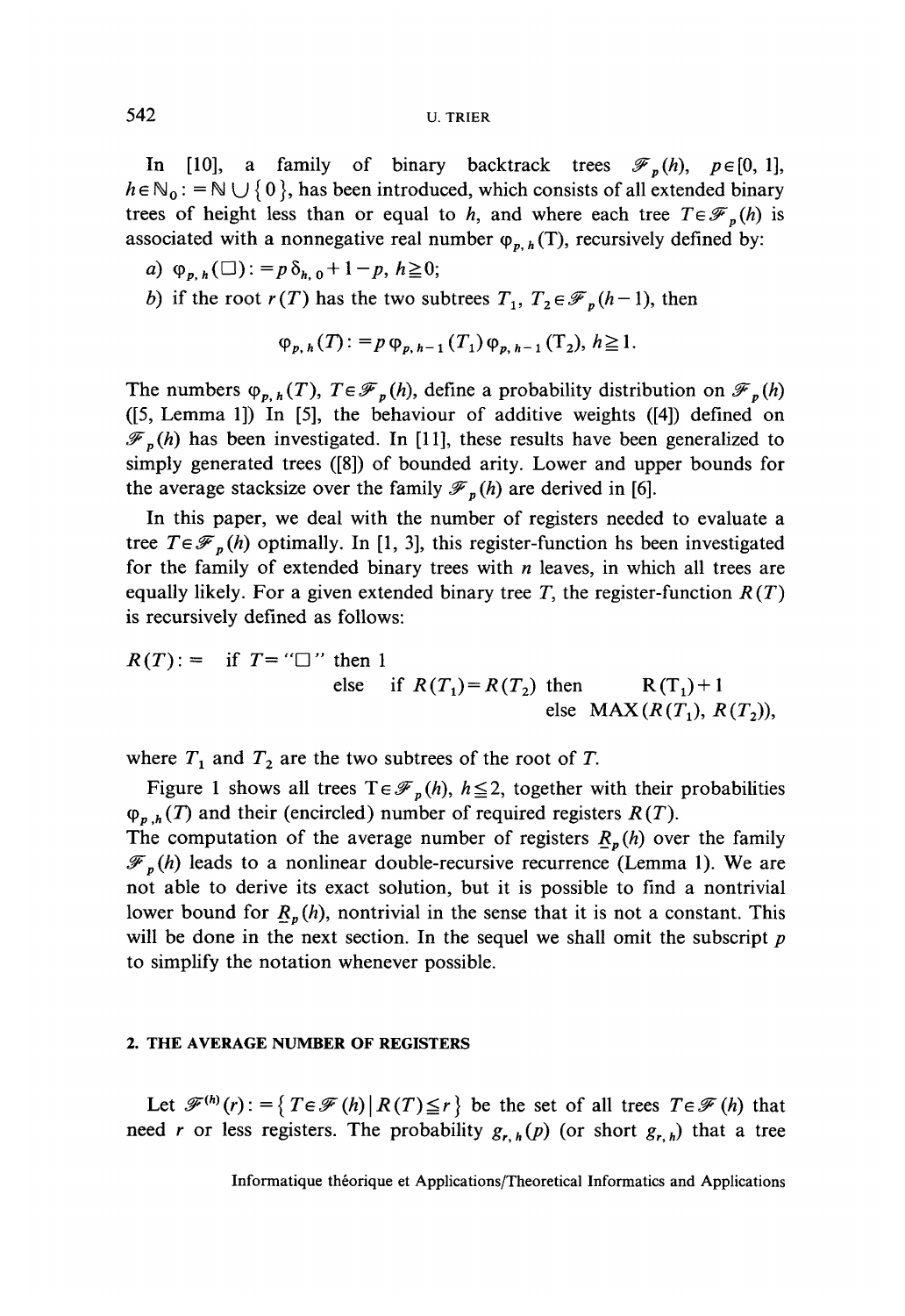

**Figure 1.** - All trees  $T \in \mathcal{F}_p(h)$  for  $h \leq 2$  together with  $\varphi_{p,h}(T)$  and  $R(T)$  (encircled).

 $T \in \mathcal{F}(h)$  requires at most *r* registers is defined by:

$$
g_{r, h} : = \text{prob}\left[T \in \mathscr{F}^{(h)}(r)\right] = \sum_{T \in \mathscr{F}^{(h)}(r)} \varphi_h(T).
$$

The average number of registers over the family  $\mathcal{F}(h)$  is then given by:

$$
\underline{R}(h) = \sum_{1 \leq r \leq h+1} r[g_{r,h} - g_{r-1,h}] = 1 + h - \sum_{1 \leq r \leq h} g_{r,h}, \quad h \geq 0,
$$
 (1)

with  $g_{0, h} = 0$  and  $g_{h+1, h} = 1$ ,  $h \ge 0$ , because a binary tree of height *h* requires at least 1 and at most  $h+1$  registers. Hence, an upper (lower) bound for  $g_{r,h}$ leads to a lower (upper) bound for *R(h).*

LEMMA 1: Let 
$$
(r, h) \in \mathbb{N} \times \mathbb{N}_0
$$
. Then  
\na)  $g_{r, 0} = 1, r \in \mathbb{N}$ ;  
\nb)  $g_{1, h} = p \delta_{h, 0} + 1 - p, h \ge 0$ ;  
\nc)  $g_{r, h} = 1 - p + 2p g_{r, h-1} g_{r-1, h-1} - p g_{r-1, h-1}^2, r \ge 2, h \ge 1$ .

*Proof:* The lemma follows from the observation that a tree  $T \in \mathcal{F}^{(h)}(r)$  is either the one node tree " $\square$ ", or it has two subtrees  $T_1, T_2 \in \mathcal{F}$  (h-1), both of them needing at most *r—l* registers or one of them needing exactly *r* registers while the other requires at most  $r-1$  registers.  $\Box$ 

Some basic observations about *gr h* are summarized in the following lemma.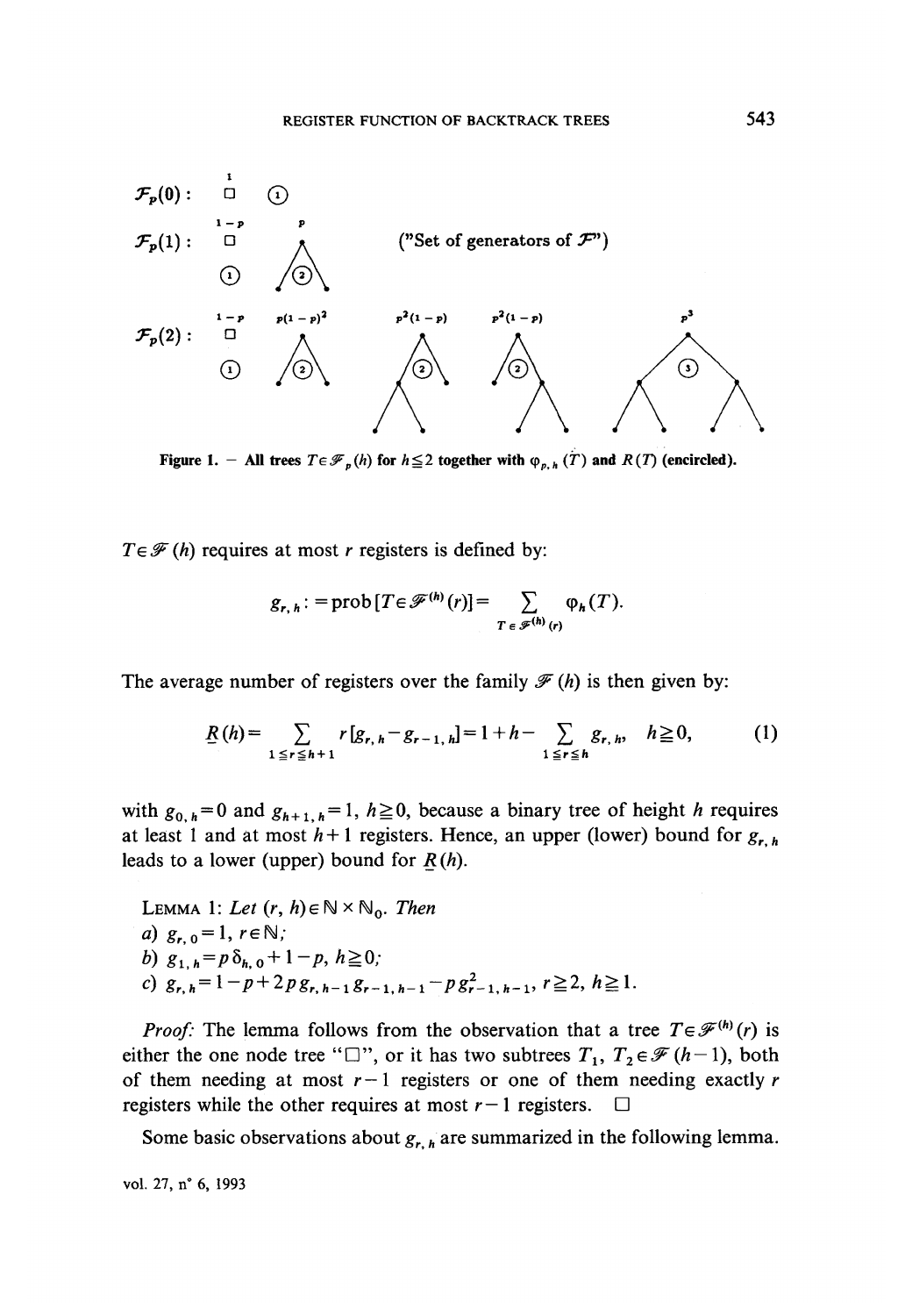LEMMA 2: The probability  $g_{r,h}$  that a tree  $T \in \mathcal{F}(h)$  requires at most r *registers has the following properties:*

- *a*)  $g_{r, h} = 1, r \ge h + 1; b) g_{h, h} = 1 p^{2^{h}-1}, h \in \mathbb{N};$
- $\mathbb{N}_0$ ; d)  $g_{r, h} \geq g_{r, h+1}$ ,  $(r, h) \in \mathbb{N} \times \mathbb{N}_0$ ;
- *e*)  $g_{r,h} \leq g_{r+1,h+1}$ ,  $(r, h) \in \mathbb{N} \times \mathbb{N}_0$ ;

*Proof:* Part *a)* of the lemma follows from the fact, that a binary tree of height less than or equal to h requires at most  $h+1$  registers. Part b) is true, because the only tree of height less than or equal to *h,* which needs exactly  $h+1$  registers is the complete binary tree of height h. It has the probability  $p^{2^h-1}$ . Part *c*) is trivial. The parts *d*) and *e*) of the lemma can be proved simultaneously by induction. For this purpose let  $\Delta_{r,h}$ : =  $g_{r,h}$  -  $g_{r,h+1}$  and  $\nabla_{r,h}$ : =  $g_{r+1,h+1}-g_{r,h}$ . We have  $\Delta_{1,0} = p$ ,  $\nabla_{1,0} = 0$ ,  $\Delta_{1,h+1} = 0$ ,  $h \ge 1$  and  $V_{1, h} = \nabla_{1, h+1} = 0, h \ge 1$ . Furthermore  $\Delta_{2, 0} = 0$  and  $\nabla_{2, 0} = 0$ . Now assume that  $\Delta_{s,i} \ge 0$  and  $\nabla_{s,i} \ge 0$ ,  $(s, l) \in ([1 : r - 1] \times \mathbb{N}_0) \cup (\{r\} \times [0 : h - 1])$ . By application of the rules of finite calculus  $[2, p. 55]$  we find

$$
\Delta_{r, h} = 2 p (g_{r-1, h-1} (\Delta_{r, h-1} - \Delta_{r-1, h-1}) + (g_{r, h} - g_{r-1, h}) \Delta_{r-1, h-1}) + p (g_{r-1, h-1} \Delta_{r-1, h-1} + g_{r-1, h} \Delta_{r-1, h-1}), (2) \n\nabla_{r, h} = 2 p (g_{r-1, h-1} (\nabla_{r, h-1} - \nabla_{r-1, h-1}) + (g_{r+1, h} - g_{r, h}) \nabla_{r-1, h-1}) + p (g_{r-1, h-1} \nabla_{r-1, h-1} + g_{r, h} \nabla_{r-1, h-1}). (3).
$$

Multiplying out the right hand side of (2) we obtain

$$
\Delta_{r, h} = -pg_{r-1, h} \Delta_{r-1, h-1} - p g_{r-1, h-1} \Delta_{r-1, h-1}
$$
  
+ 
$$
2 pg_{r-1, h-1} \Delta_{r, h-1} + 2 pg_{r, h} \Delta_{r-1, h-1}
$$
  

$$
\geq -pg_{r-1, h} \Delta_{r-1, h-1} + pg_{r, h} \Delta_{r-1, h-1} + 2 pg_{r-1, h-1} \Delta_{r, h-1}
$$
  
=  $p \Delta_{r-1, h-1} (g_{r, h} - g_{r-1, h}) + 2 pg_{r-1, h-1} \Delta_{r, h-1} \geq 0.$ 

By an analogous computation we find for (3)

$$
\nabla_{r, h} = -pg_{r, h} \nabla_{r-1, h-1} - p g_{r-1, h-1} \nabla_{r-1, h-1}
$$
\n
$$
+ 2 pg_{r-1, h-1} \nabla_{r, h-1} + 2 pg_{r+1, h} \nabla_{r-1, h-1}
$$
\n
$$
\geq -2 pg_{r, h} \nabla_{r-1, h-1} + 2 pg_{r+1, h} \nabla_{r-1, h-1} + 2 pg_{r-1, h-1} \Delta_{r, h-1}
$$
\n
$$
= 2 p (g_{r+1, h} - g_{r, h}) \nabla_{r-1, h-1} + 2 pg_{r-1, h-1} \nabla_{r, h-1} \geq 0. \quad \Box
$$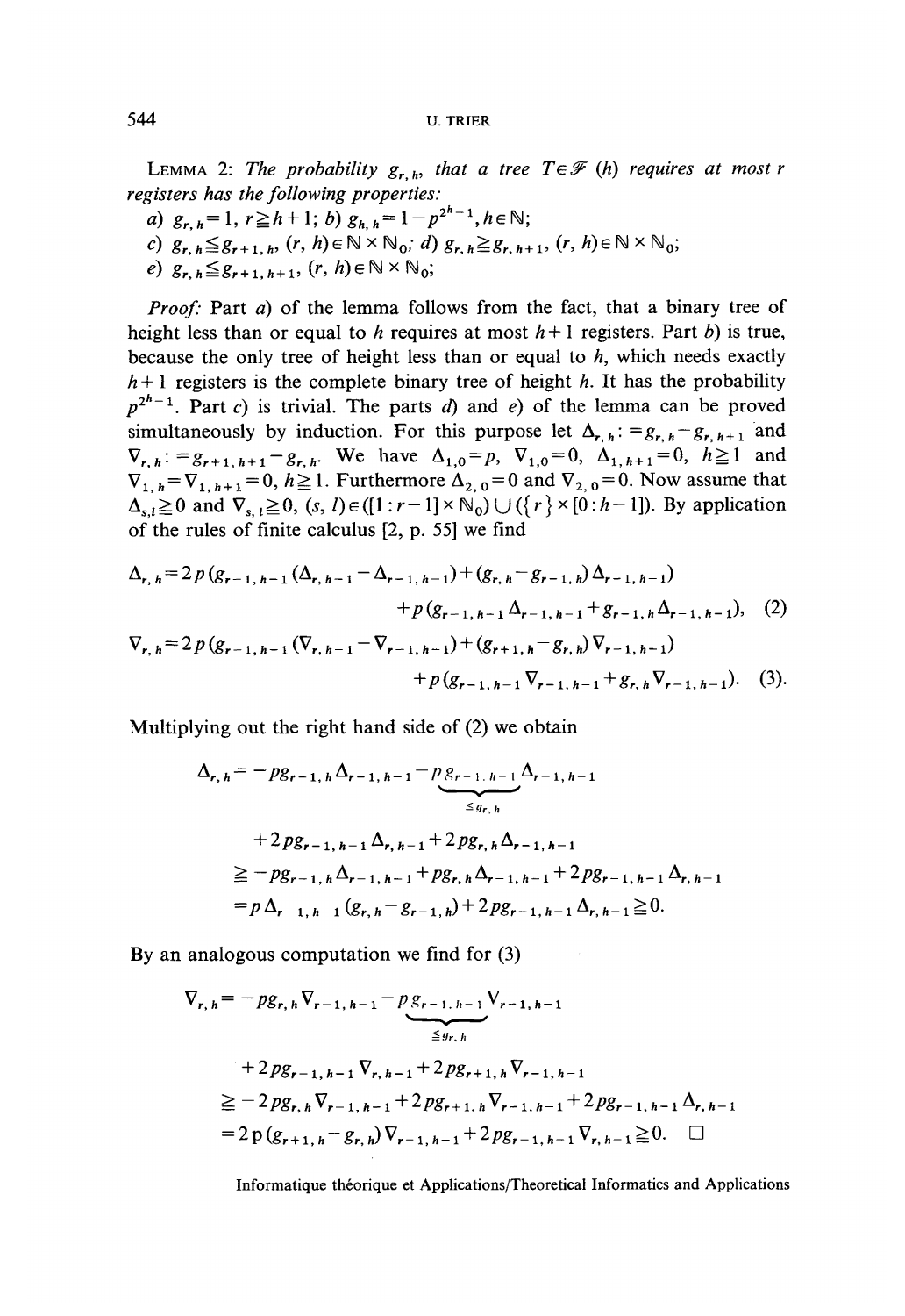Based on the Lemmata 1 and 2 it is a simple matter to derive two additional relations, that are worth to be stated, because one of them shows a relation to the stacksize problem ([6]) of our family  $\mathcal{F}(h)$ , and the other serves as an introduction to Lemma 4.

LEMMA 3: The probability  $g_{r,h}$ *, that a tree T* $\in \mathcal{F}(h)$  requires at most r *registers, satisfies the following relations:*

a) 
$$
g_{r, h} \leq 1 - p + pg_{r, h-1}^2
$$
,  $(r, h) \in \mathbb{N} \times \mathbb{N}$ ;  $(4)$ 

b) 
$$
g_{r, h} \geq 1 - p + pg_{r, h}g_{r-1, h-1}, (r, h) \in \mathbb{N} \times \mathbb{N}.
$$

Unfortunately both relations given in Lemma 3 are note very helpful at the first glance, because there is no hope to solve the récurrence corresponding to the first relation (4), and because the second relation leads to the recurrence

$$
g_{r, h} \geq F_r(p) := \frac{1-p}{1-p F_{r-1}(p)}, r \geq 2,
$$

where  $F_1(p)$ :  $=1-p$ . This recurrence can be found in [6, p. 6], where it appears in the computation of the lower bound for the corresponding stack-

size probability. It has the following solution:<br>
if  $p \in [0, 1] \setminus \{1/2\}$  then  $g_{r, h} \ge (1-p)(p^r - (1-p)^r)/(p^{r+1} - (1-p)^{r+1})$ , if  $p \in [0, 1] \setminus \{1/2\}$ <br>  $(r, h) \in \mathbb{N} \times \mathbb{N}_0$ ;

*if*  $p = \{1/2\}$  then  $g_{r, h} \geq (r/(r+1)), (r, h) \in \mathbb{N} \times \mathbb{N}_0$ .

The corresponding upper bound for the average number of registers *R(h)* over the family  $\mathcal{F}(h)$  satisfies

$$
\underline{R}(h) \begin{cases} < \frac{1-2p}{1-p} \mathbf{C} \left( \frac{p}{1-p} \right), & \text{if } 0 \leq p < 1/2, \\ \leq \mathbf{H}_h, & \text{if } p = 1/2, \\ < \frac{2p-1}{p} h + \frac{2p-1}{p} \left[ 1 + \frac{1-p}{p} \mathbf{C} \left( \frac{1-p}{p} \right) \right], & \text{if } 1/2 < p \leq 1, \end{cases}
$$

where  $H_n := \sum_{i=1}^n 1/i$  denotes the *n*-th harmonic number, and  $C(x)$ : =  $\sum d(r+1)x^{r}$ ,  $|x|<1$ , where  $d(n)$  denotes the number of positive divisors of  $n \in \mathbb{N}$  (see [6, Theorem 2]).

This is a trivial upper bound, because the number of registers required is always smaller than or equal to the stacksize. However it is possible to improve this upper bound for *p=* 1/2.

vol. 27, n° 6, 1993

 $\lambda$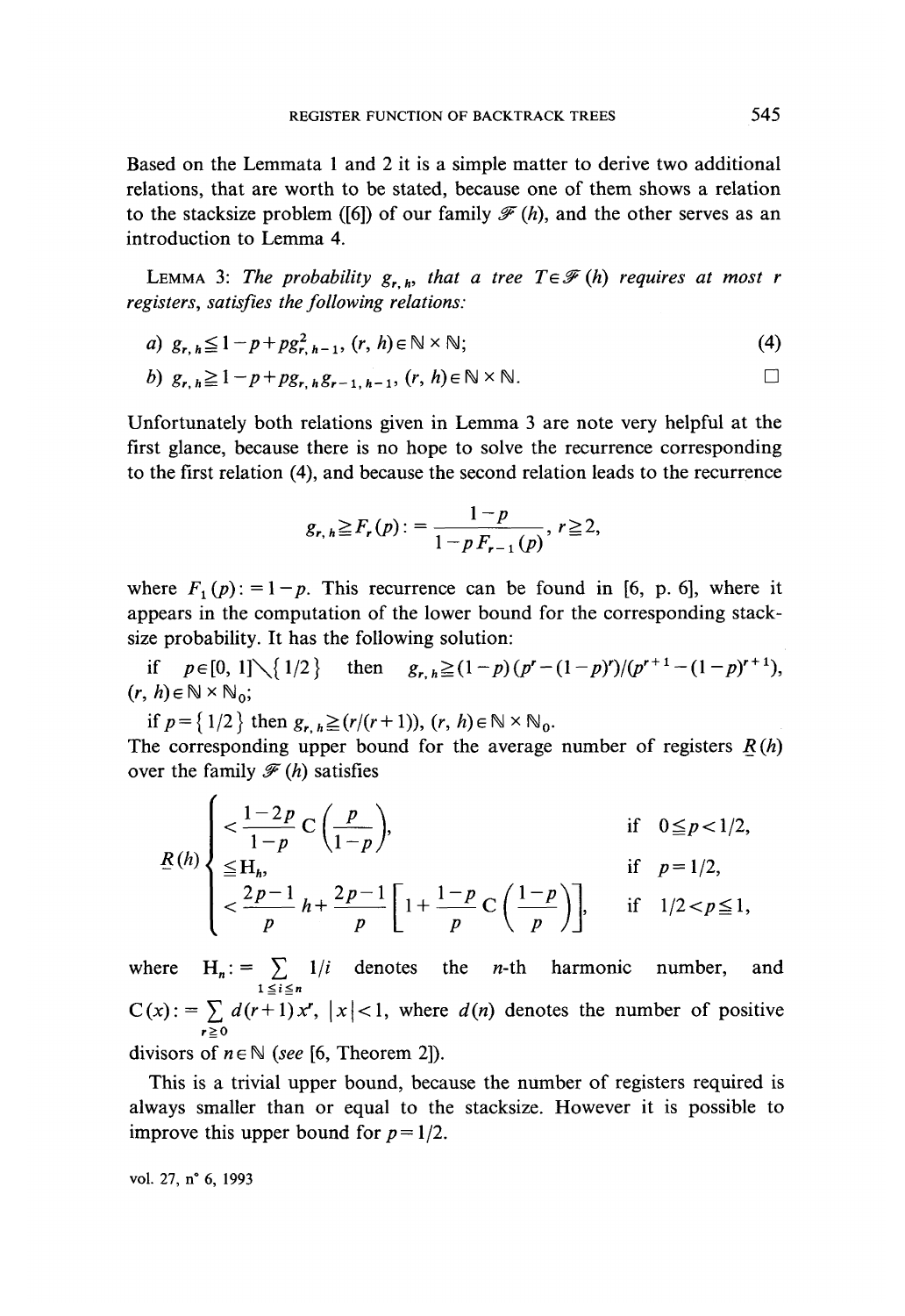THEOREM 1: Let  $p = 1/2$ . Then  $g_{r, h} \ge C_r$ :  $= 1 - (1/2)^r$ ,  $(r, h) \in N \times N_0$ , and the *average number of registers*  $R(h)$  *over the family*  $F(h)$  *is smaller than* 2.

*Proof:* Let  $p=1/2$ . We have  $1=g_{1,0}>g_{1,h}=1/2 \ge C_1$ ,  $h \in \mathbb{N}$ , and  $g_{2,0} = g_{2,1} \ge 1 - 1/4 = C_2$ . By Lemma 1, and by our induction basis, we obtain

$$
1 - g_{r, h} \leq p - 2 p g_{r, h-1} C_{r-1} + p C_{r-1}^2 = \frac{1}{2} (1 - C_{r-1})^2 + C_{r-1} (1 - g_{r, h-1}).
$$

Introducing  $M_{r, h-r}$ : = 1 –  $g_{r, h}$ , we have to solve

$$
M_{r, h-r} = \frac{1}{2} (1 - C_{r-1})^2 + C_{r-1} M_{r, h-r-1}, r \ge 1, h \ge r.
$$

If we now define the generating function  $M_r(z) := \sum M_{r,n} z^n$ , with  $M_{r, 0} = 1 - g_{r, r} = p^{2^{r} - 1}$ , we find

$$
M_{r}(z) = p^{2^{r}-1} + p(1 - C_{r-1})^{2} \sum_{n \geq 1} z^{n} + 2 p C_{r-1} z M_{r}(z),
$$

and this leads to

$$
M_{r}(z) = p^{2^{r}-1} \sum_{n \geq 0} (2 p C_{r-1})^{n} z^{n} + p (1 - C_{r-1})^{2} \sum_{n \geq 1} z^{n} \sum_{0 \leq k \leq n-1} (2 p C_{r-1})^{k},
$$

from which follows

$$
M_{r,n} = \frac{1}{2} (1 - C_{r-1}) + C_{r-1}^{n} \left[ \left( \frac{1}{2} \right)^{2^{r}-1} - \frac{1}{2} (1 - C_{r-1}) \right] \leq \left( \frac{1}{2} \right)^{r}, (r, n) \in \mathbb{N} \times \mathbb{N}_{0}.
$$

The theorem follows by plugging this formula into formula (1).  $\Box$ 

Now let us return to the lower bound for the average number of registers over he family  $\mathcal{F}(h)$ . As already mentioned, there is only a little chance to solve the inhomogeneous recurrence related to (4), although it looks very simple. However, as we shall see, we are able to dérive an easier and also better relation than the one defined in (4).

LEMMA 4: Let  $l_{r,h}(p)$ ,  $(r, h) \in \mathbb{N} \times \mathbb{N}_0$ , (or short  $l_{r,h}$ ), be defined as follows:

$$
l_{r,\,r} := 1 - p^{2^r - 1}, \, l_{r,\,r+1} := 1 - p + pl_{r,\,r}^2 = 1 - p + p(1 - p^{2^r - 1})^2,\tag{5}
$$
\n
$$
l_{r,\,h} := \frac{1 - p}{1 - pl_{r,\,h-2}}, \, r \ge 2, \, h \ge r + 2.
$$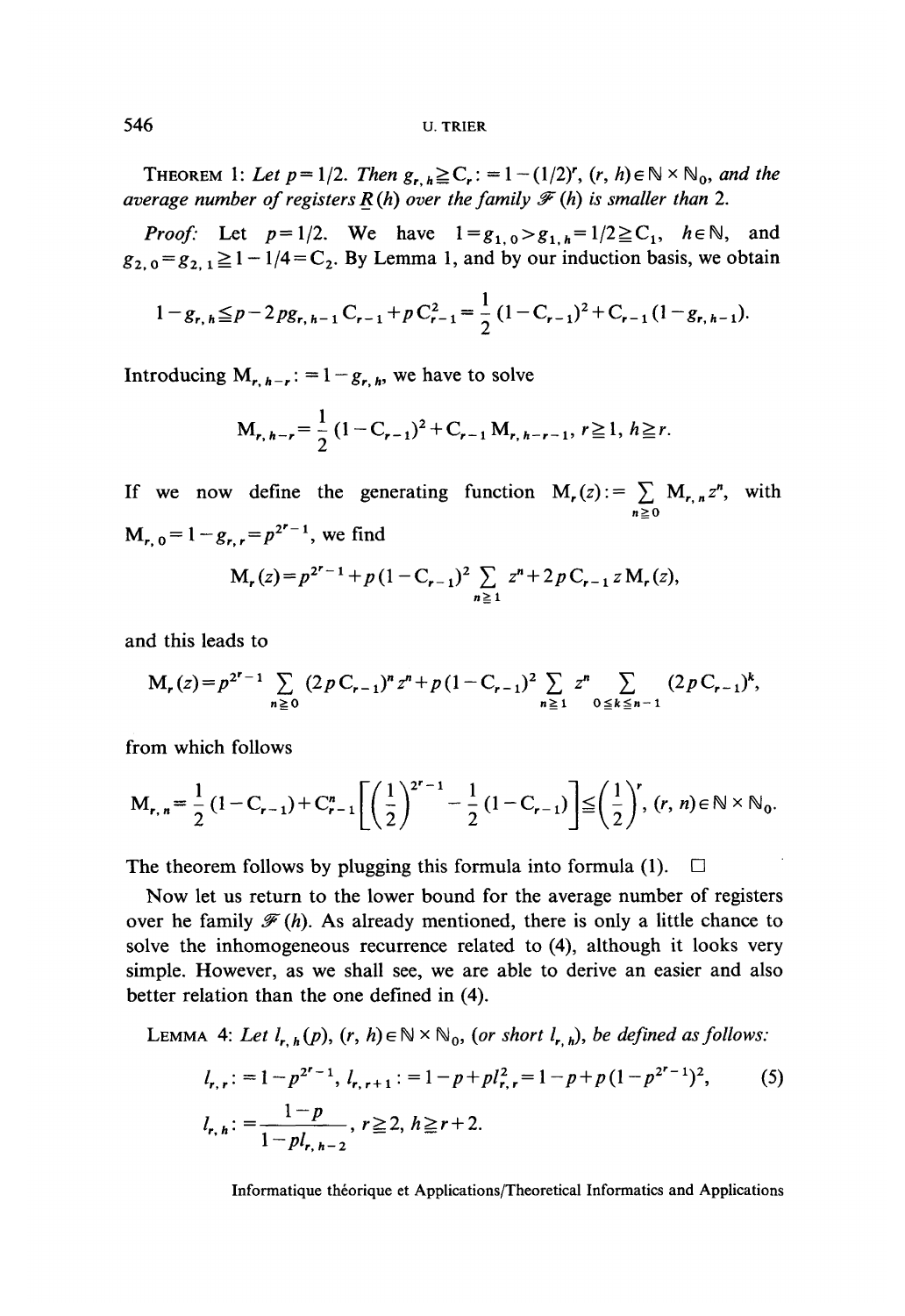*Then the probability*  $g_{r,h}$  *that a tree T* $\in \mathcal{F}(h)$  *requires at most r registers satisfies the relation*  $g_{r, h} \leq l_{r, h}$ ,  $r, h \geq 2$ .

*Proof:* First we have to note, that there is a relationship between the following two functional equations:

$$
f(p)=1-p+pf^{2}(p)
$$
 and  $f(p)=\frac{1-p}{1-pf(p)}$ .

Both equations have the same (nontrivial) solution  $f(p)=1/p-1$ . Now let  $p_r \in ((1/2), 1)$  be the (unique) solution of the equation  $g_{r,r} = 1 - p^{2^r - 1} = f(p)$ . For  $0 \leq p \leq p_r$ , the relation  $g_{r, r} \leq f(p)$  holds, hence, the recurrences related to (4) and (5) both yield monotonically increasing séquences of functions. Therefore, Lemma 4 is true for  $0 \leq p \leq p_r$ , because, as we know from Lemma 2 d,  $g_{r, h} \leq g_{r, h-1}$ ,  $(r, h) \in \mathbb{N} \times \mathbb{N}$ , and we may concentrate on the case  $p_r \leq p \leq 1$ . In this case, the recurrences related to  $(4)$  and  $(5)$  both yield monotonically decreasing sequences of functions with  $f(p)$  as the limit. Because of this, and by Lemma 3*a*,  $g_{r, r+1} \leq l_{r, r+1} \leq l_{r, r}$ ,  $r \geq 2$ . Furthermore, because the recurrence (5) decreases faster than that related to (4),  $l_{r, r+2} \leq l_{r, r+1} \leq l_{r, r}$  $r \geq 2$ .

We now show, that for  $p_r \leq p \leq 1$  the following relation holds:

$$
g_{r, h} \leq 1 - p + pg_{r, h} g_{r, h-2}, \qquad r \geq 2, h \geq r + 2. \tag{6}
$$

To show (6), let us recall that  $g_{r,h}=1-p+p g_{r,h-1}^2-p(g_{r,h-1}-g_{r-1,h-1})^2$ ,  $(r, h) \in \mathbb{N} \times \mathbb{N}$ .

Now let us assume that  $\Delta_{r, h-1} \leq \Delta_{r, h-2}$ ,  $r \geq 2$ . Then

$$
g_{r,h} \leq 1 - p + pg_{r,h-1}^2 - p \Delta_{r,h-1}^2 = 1 - p + pg_{r,h-1}^2 - p (g_{r,h-1} - g_{r,h})^2
$$
  
= 1 - p + 2 pg\_{r,h-1} g\_{r,h} - pg\_{r,h}^2 = 1 - p + pg\_{r,h} (g\_{r,h-1} + \Delta\_{r,h-1})  

$$
\leq 1 - p + pg_{r,h} g_{r,h-2}.
$$

Next let us assume that  $\Delta_{r, h-1} > \Delta_{r, h-2}$ . In this case, let  $\eta_{r, h-1}$  be defined as  $\eta_{r, h-1}$ : =  $g_{r, h-1} - (1-p+pg_{r, h-1}^2-p\Delta_{r, h-2}^2)$ . By a short computation, we find that  $\eta_{r, h-1} \leq \Delta_{r, h-2}$ . This implies, that there is a  $\gamma_{r, h}, g_{r, h} \leq \gamma_{r, h} \leq g_{r, h-1}$ , such that  $\gamma_{r, h} = 1 - p + pg_{r, h-1}^2 - p(g_{r, h-1} - \gamma_{r, h})^2$  and

$$
g_{r, h-1} - \gamma_{r, h} \leq \eta_{r, h-1} \leq \Delta_{r, h-2}.
$$

Hence, the value  $\gamma_{r,h}$  satisfies  $\gamma_{r,h} \leq 1-p+p\gamma_{r,h}g_{r,h-2}$ , and this implies that  $g_{r, h} \leq 1 - p + pg_{r, h} g_{r, h-2}$ .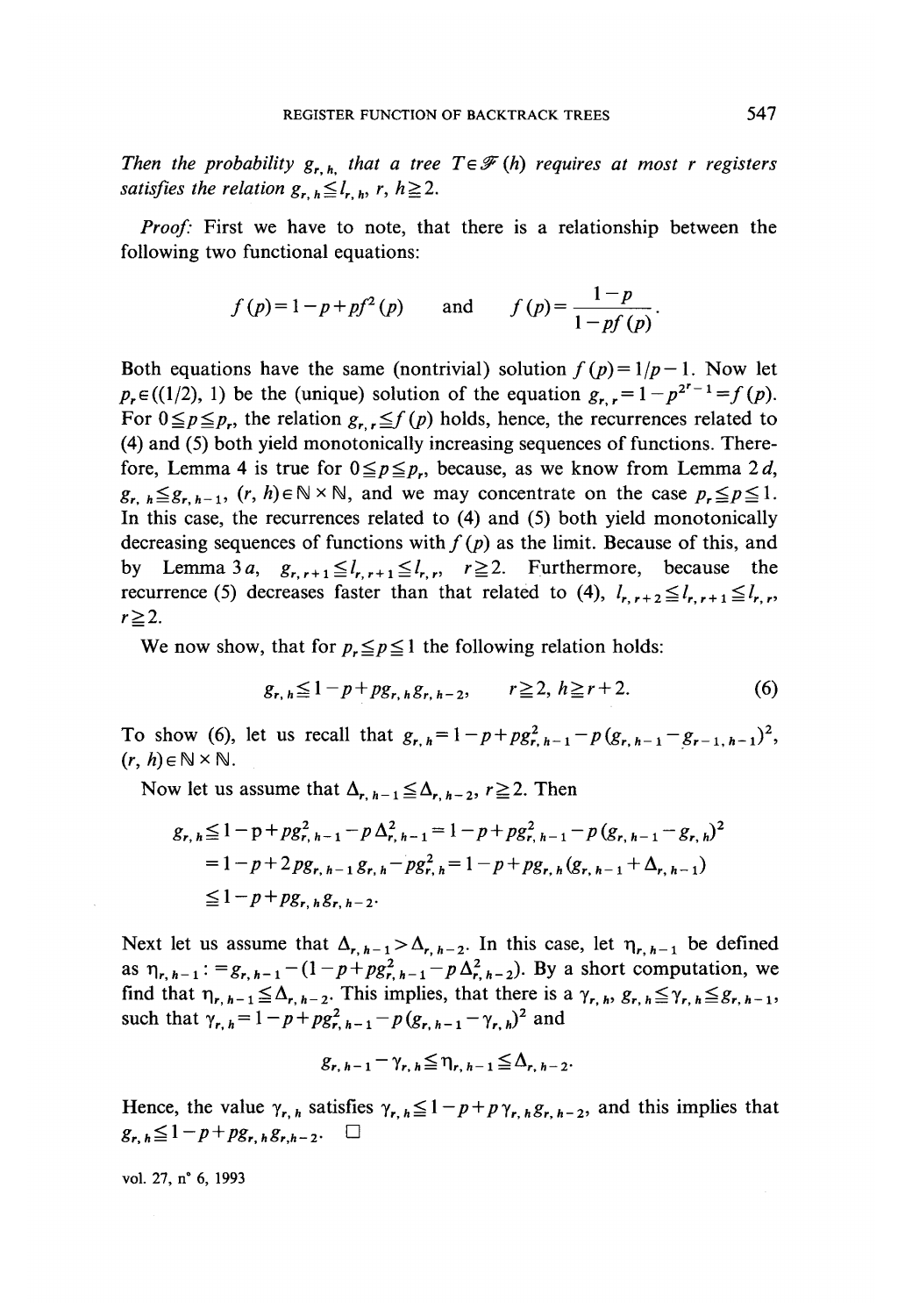

**Figure 2. — An illustration of Lemma 2 together with some quantifies defined in the proof of Lemma 4.**

Figure 2 shows an illustration of the results of Lemma 2 together with the quantities  $\eta_{r, h-1}$  and  $\gamma_{r, h}$  defined in the proof of Lemma 4. The proof shows, that the upper bound for  $g_{r, h}$  is "better", when  $\Delta_{r, h-1} \leq \Delta_{r, h-2}$ , because we do not loose as much information as in the case  $\Delta_{r, h-1} > \Delta_{r, h-2}$ 

Figure 3 shows some examples for  $r = 4$ . Here,  $\Delta_{4,4} (\phi) = \Delta_{4,5} (\phi)$ . Note that the function  $g_{4,5} - \eta_{4,5}$  is larger than  $g_{4,6}$ , if  $\Delta_{4,5} > \Delta_{4,4}$ . Near  $p=1$ , the difference  $\Delta_{4,5}$  is smaller than  $\Delta_{4,4}$ . It makes no sense to define  $g_{4,5}$  –  $\eta_{4,5}$  there, because, as the graph of it shows, it falls below  $g_{4,6}$  there.

*Remark:* With equation (2) it is a simple matter to show that  $\Delta_{2,h} \leq \Delta_{2,h-1}$ ,  $h \ge 3$ . The values  $p_r$ ,  $r \ge 2$ , can be computed by numerical methods. For example,  $p_2$  = .543689...,  $p_3$  = .502017...,  $p_4$  = .5000076...

With Lemma 4 we are now able to derive a lower bound for the average number of registers over the family  $\mathcal{F}(h)$ , because the "interleaved" recurrence  $(5)$  can be solved by standard methods. We obtain

THEOREM 2: The probability  $g_{r,h}$ *, that a tree T* $\in$   $\mathcal{F}(h)$  requires at most r *registers, satisfies the folio wing relations:*

a) 
$$
g_{r, h} \leq (1-p) \frac{p^{((h-r-2)/2)} p^{2^r} - (1-p)^{((h-r-2)/2)} (1-2p+p^{2^r})}{p^{((h-r)/2)} p^{2^r} - (1-p)^{((h-r)/2)} (1-2p+p^{2^r})},
$$

 $r \in \mathbb{N}$ ,  $h \geq r$ ,  $h - r$  even,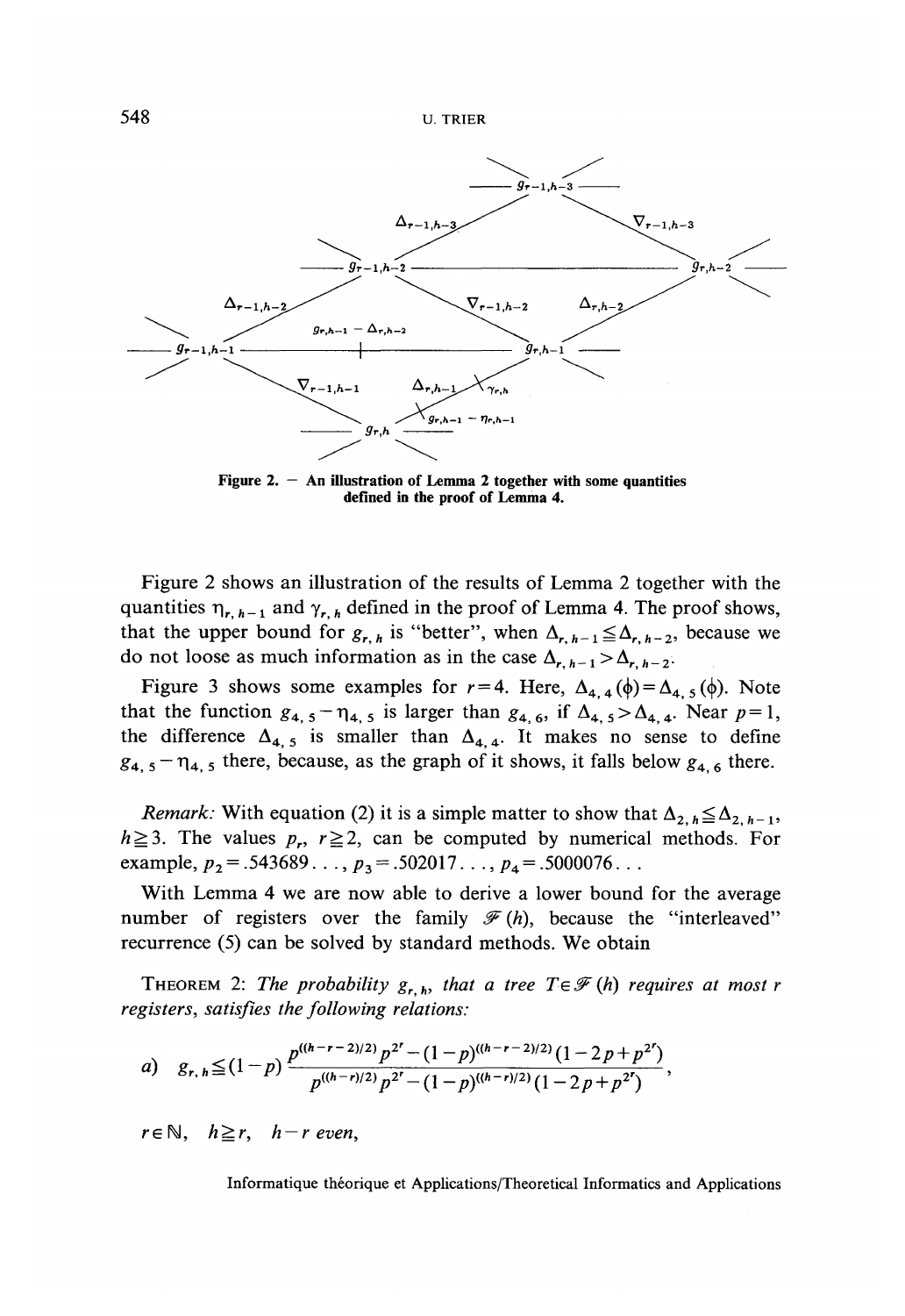

**Figure 3.** - The functions  $g_{4, 4}$ ,  $g_{4, 5}$ ,  $g_{4, 6}$ ,  $g_{4, 5}$  -  $\eta_{4, 5}$  and  $l_{4, 6}$  together with  $1 - p$  and  $f(p)$ .

b)  $g_{r,h} \leq (1-p)$  $\times \frac{p^{((h-r-3)/2)}p^{2^r+1}(2-p^{2^r-1})-(1-p)^{((h-r-3)/2)}(1-2p+p^{2^r+1}(2-p^{2^r-1}))}{p^{((h-r-1)/2)}p^{2^r+1}(2-p^{2^r-1})-(1-p)^{((h-r-1)/2)}(1-2p+p^{2^r+1}(2-p^{2^r-1}))},$ 

 $r \in \mathbb{N}$ ,  $h \ge r$ ,  $h-r$  odd.

*Proof:* We only depict the proof for  $h-r$  even. Let  $a_0$ :  $=1-p^{2r-1}$ , let  $b_0$ : = 1, and let  $R_0$ : =  $a_0/b_0$ . Then, for  $n \ge 1$ , the recurrence  $R_n: = (a_n/b_n): = (1-p)/(1-p^{(a_{n-1}/b_{n-1})})$  can be translated into the following system of recurrences for  $a_n$  and  $b_n$ :

$$
a_n := (1-p) b_{n-1}
$$
  

$$
b_n := b_{n-1} - p(1-p) b_{n-2}
$$

The recurrence for  $b_n$  can now be solved using the method of characteristic polynomials. This solution can be used for a similar solution of the recurrence for  $a_n$ .  $\square$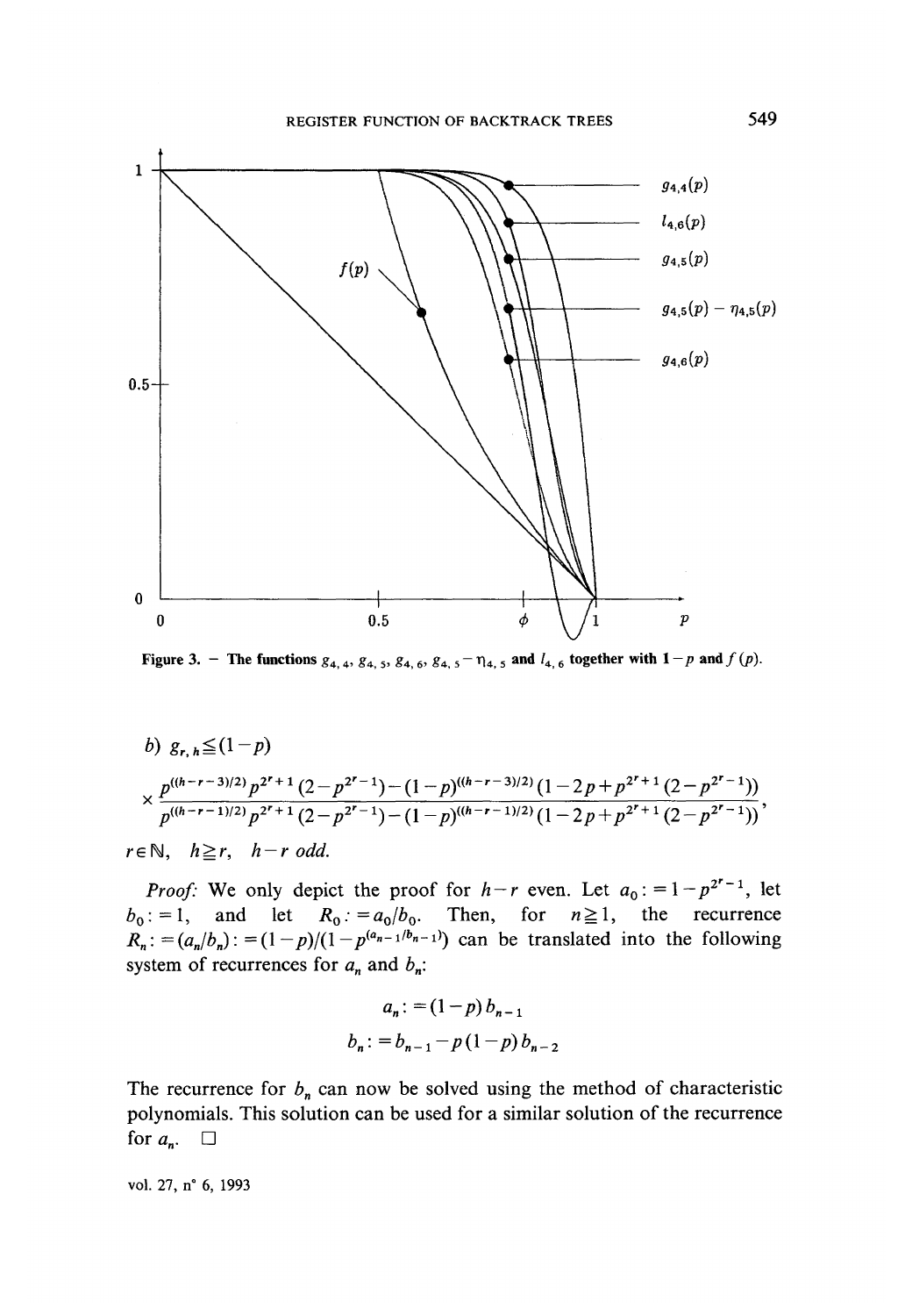We can now plug the upper bounds for  $g_{r, h}$  into formula (1) and obtain for even *h:*

$$
\underline{R}(h) \geq 1 + \sum_{1} + \sum_{\Pi}
$$
\n
$$
= 1 + \sum_{1 \leq r \leq h/2} \frac{(2p-1)p^{2^{2r} + (h/2) - r - 1}}{p^{(h/2) - r} p^{2^{2r} - (1-p)^{(h/2) - r}(1 - 2p + p^{2^{2r}})}} \tag{7}
$$
\n
$$
+ \sum_{1 \leq r \leq h/2} \frac{(2p-1)(2p - p^{2^{2r-1}})p^{2^{2r-1} + (h/2) - r - 1}}{(2p-1)(2p - p^{2^{2r-1}})p^{2^{2r-1} + (h/2) - r - 1}} \tag{7}
$$

We shall investigate the behaviour of sum  $\sum_{1}$ . The investigation of the sum *Y,* can be omitted, because its terms are interleaved with the terms of sum u  $\Sigma$ . Hence, sum  $\Sigma$  behaves similarly. Sum  $\Sigma$  can be simplified to **i u i**

$$
\sum_{1} = \sum_{0 \leq r < h/2} \frac{p^r (2p-1) p^{-1}}{p^r - (1-p)^r + (1/p^{2^{h-2r}}) (2p-1) (1-p)^r}.
$$

Unfortunately there does not seem to be a simple closed expression for an asymptotic equivalent of  $\Sigma$ . Euler's summation formula, for example, is not very helpful, because it requires integration with respect to *r*. Clearly, each of the terms of  $\sum$  is 0, if  $p=0$ , and 1, if  $p=1$ . Hence, we have to study, *how i* they grow up from 0 to 1. We find that the behaviour of each term of  $\sum_{1}$  is determined by its denominator. If *p* is small, the term  $(1/p^{2h-2r})$  $(2p-1)(1-p)^r$  is very large, hence, the other term  $p^r - (1-p)^r$  has only little influence on the total behaviour. However, if *p* is large *(p* near 1), the term  $(1/p^{2h-2r}) (2p-1)(1-p)^r$  is very small, and the total behaviour is determined by the term  $p^r - (1 - p)^r$ . In this case, the complete term grows up to 1 with slope about 1. Rougly speaking, we can summarize these observations as follows:

The terms of  $\sum$  are small for small values of p. If p gets larger, than for **i** each term of  $\sum$  it reaches a value, where the term jumps up and then, as p **i** increases towards  $p=1$ , also grows up to 1 with slope about 1.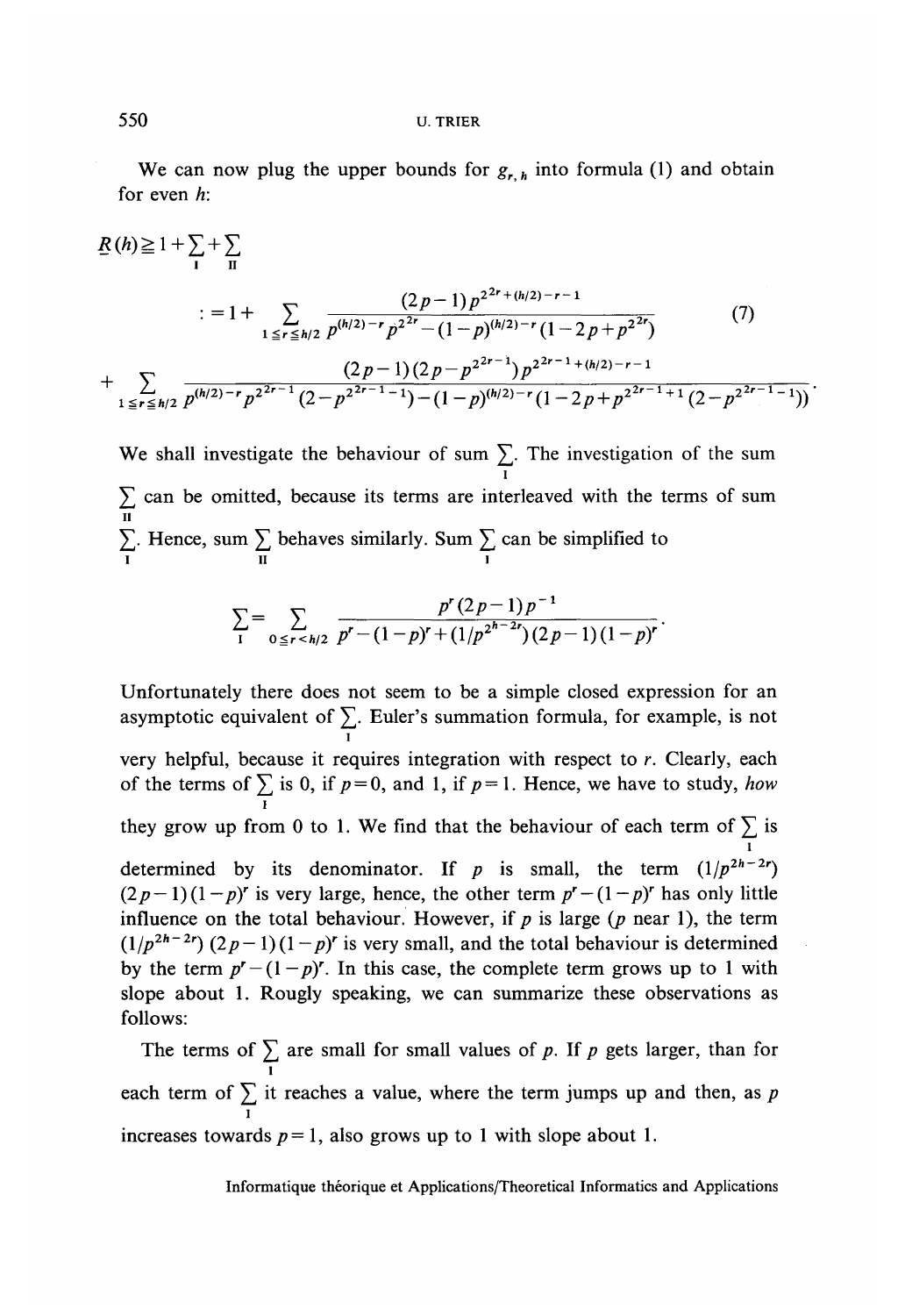Given a real number  $p_{\varepsilon}$  somewhere near 1, we shall study, *how many* of the terms of  $\sum$  jump at  $p < p_{\varepsilon}$ , because they give a "contribution" to the lower bound of the average number of registers  $R(h)$  at the "left hand side" of  $p_e$ . For instance, if  $r=0$ , the corresponding term of  $\sum$  is equal to  $p^{2n-1}$ , **i** which means, that the jumping point is near 1. If *r* gets larger, the point moves down, until there is not more a real jumping point (when  $p = (h/2) - 1$ ). Let us follow this intention and formalize what we mean, when we talk about a jumping point. For this purpose let us define the jumping point to be the point of intersection of the terms  $p^r - (1-p)^r$  and  $\left(\frac{1}{p^2} - 2\right)(2p - 1)(1-p)^r$ , if such a point exists, that is a value  $s$ ,  $(1/2) < s < 1$ , such that  $s' - (1-s)' = (1/s^{2n})^2(2s-1)(1-s)'$ . By a simple comparison of the derivatives of both terms at  $p=1/2$ , we find that for  $r = (h/2)-n$ ,  $n \in [1 : h/2]$ , there is no such point of intersection, iff  $h > 2n + 2^{2n}$ . In this case the term  $p^r - (1-p)^r$  is always larger than  $(1/p^{2^n-2r})(2p-1)(1-p)^r$ , which can be interpreted as a jumping point at the left hand side of *any* value  $p_r$ ,  $1/2 < p_s < 1$ . These terms give a contribution to the lower bound of the average number of registers *R(h),* however, their number is very small compared with *h.*

Let us proceed in the investigation of the points of intersection. This is simplified by the fact, that the sum  $\sum_{I}$  satisfies the relation

$$
\sum_{1} > p^{2^{h}-1} + \sum_{1 \leq r < (h/2)} \frac{p^r (2p-1)p^{-1}}{(2p-1) + (1/p^{2^{h-2}r})(2p-1)(1-p)^r} = p^{2^{h}-1} + \sum_{1 \leq r < (h/2)} \frac{p^{r-1}}{1 + ((1-p)^r/p^{2^{h-2}r})}.
$$
 (8)

The right hand side of this relation behaves also "stairlike", however, the slope at the "right hand side" of a jumping point is larger (about  $r-1$ ). For a given *h*, we now consider an arbitrary  $p_e$ ,  $(1/2) < p_e < 1$ , such that there is a  $r_0$ ,  $r_0 \in [0:(h/2)-1]$ , which satisfies  $p_{\varepsilon}^{2^{h-2r_0}} = (1-p_{\varepsilon})^{r_0}$ . All terms of the sum in (8) with  $r > r_0$  give a "contribution" to the average number of registers *R*(*h*) for *p* smaller than  $p_e$ . We now successively consider the families  $\mathcal{F}(2h)$ ,  $\mathscr{F}(4h), \ldots, \mathscr{F}(2^i h), \ldots, i \in \mathbb{N}$ , and determine the corresponding values  $r_i$ ,  $i \in \mathbb{N}$ . In order to do this, let  $c: = \log_{p_c}(1-p_c)$  and  $ld(x): = \log_2(x)$ . Then for each  $i \in \mathbb{N}$  we have to solve  $c r_i = 2^{2i} h^{-2r_i}$ . Hence,  $ld(r_i) + ld(c) = 2^i h - 2r_i$ . The term  $ld(c)$  may be neglected, therefore, we have to solve  $2r_i + ld(r_i) = 2^i h$ . The solution of this equation is of the form  $r_i \approx 2^{i-1} h - (i-1)/2$ . This means, that whenever we duplicate the maximum height, we obtain a constant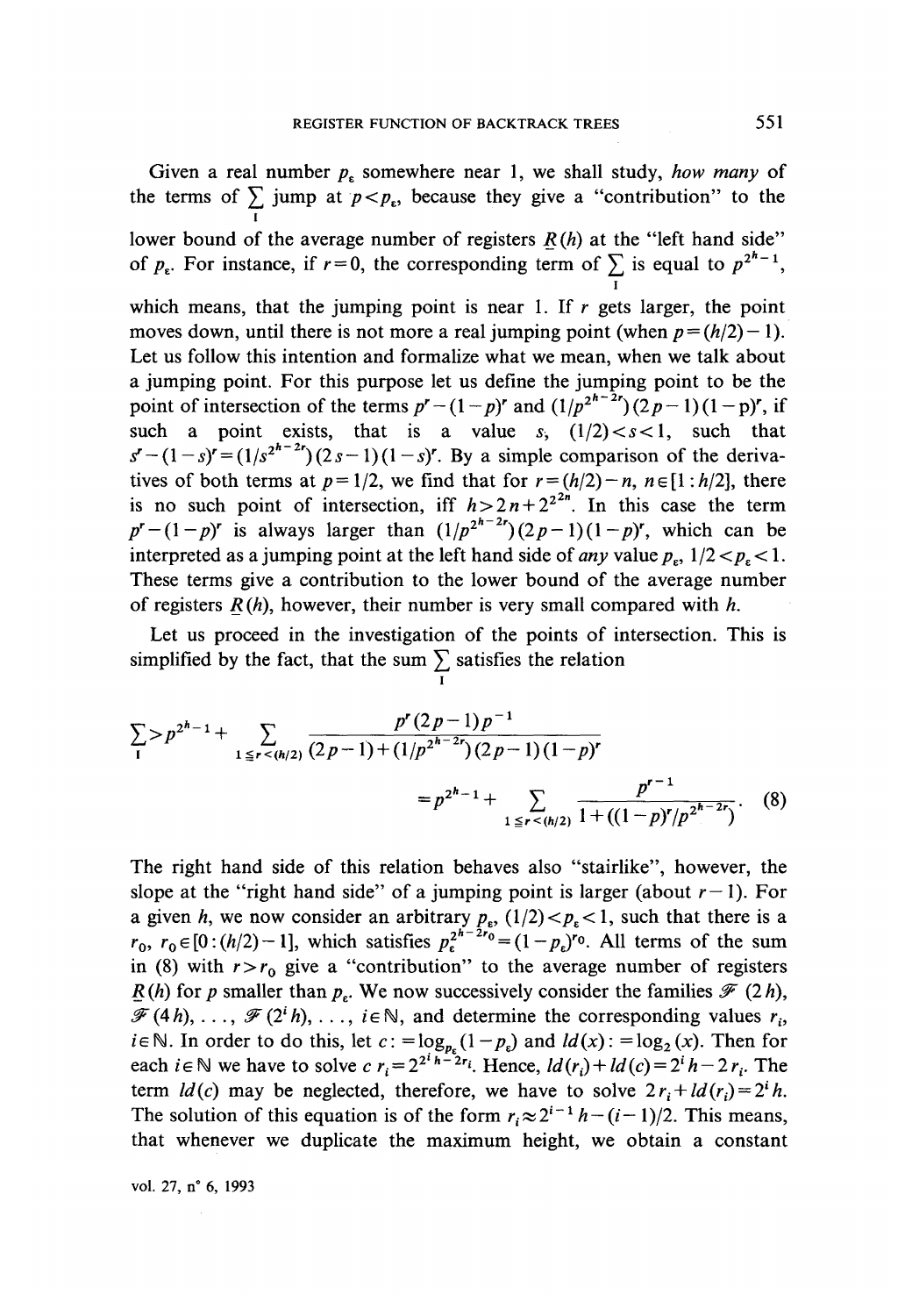number of significant terms *more.* We can summarize all these observations in the following

THEOREM 3: Let  $p_{\varepsilon}$ : = 1 -  $\varepsilon$ , for some small  $\varepsilon$  > 0. Then for  $(1/2) < p \le 1$  and *for large h,*  $(h \rightarrow \infty)$ *, the average number of registers R(h) over the family*  $\mathcal{F}(h)$ *satisfies the relation*  $\underline{R}(h) \ge r_h(p)$ , where  $r_h(p)$  has the following properties:

 $- r<sub>h</sub>(p)$  is a monotonically increasing function in the form of stairs;

*—* there are  $O(\log(h))$  steps at the "left hand side" of  $p_{\varepsilon}$ ;

*— at the right hand side of p<sup>z</sup> the function rh (p) rapidly grows up to*  $h+1$ .  $\Box$ 



Figure 4 shows the graph of the average number of registers *R* (20) together with the lower bound  $1 + \sum_{i=1}^{n}$  given in formula (7). Near  $p=1$  the function i u *R* (20) also *"jumps"* to 21. One reason for this is the term  $g_{20, 20} = 1 - p^{2^{20}-1}$ . However, we do not know, how the other terms  $g_{\bullet}$  behave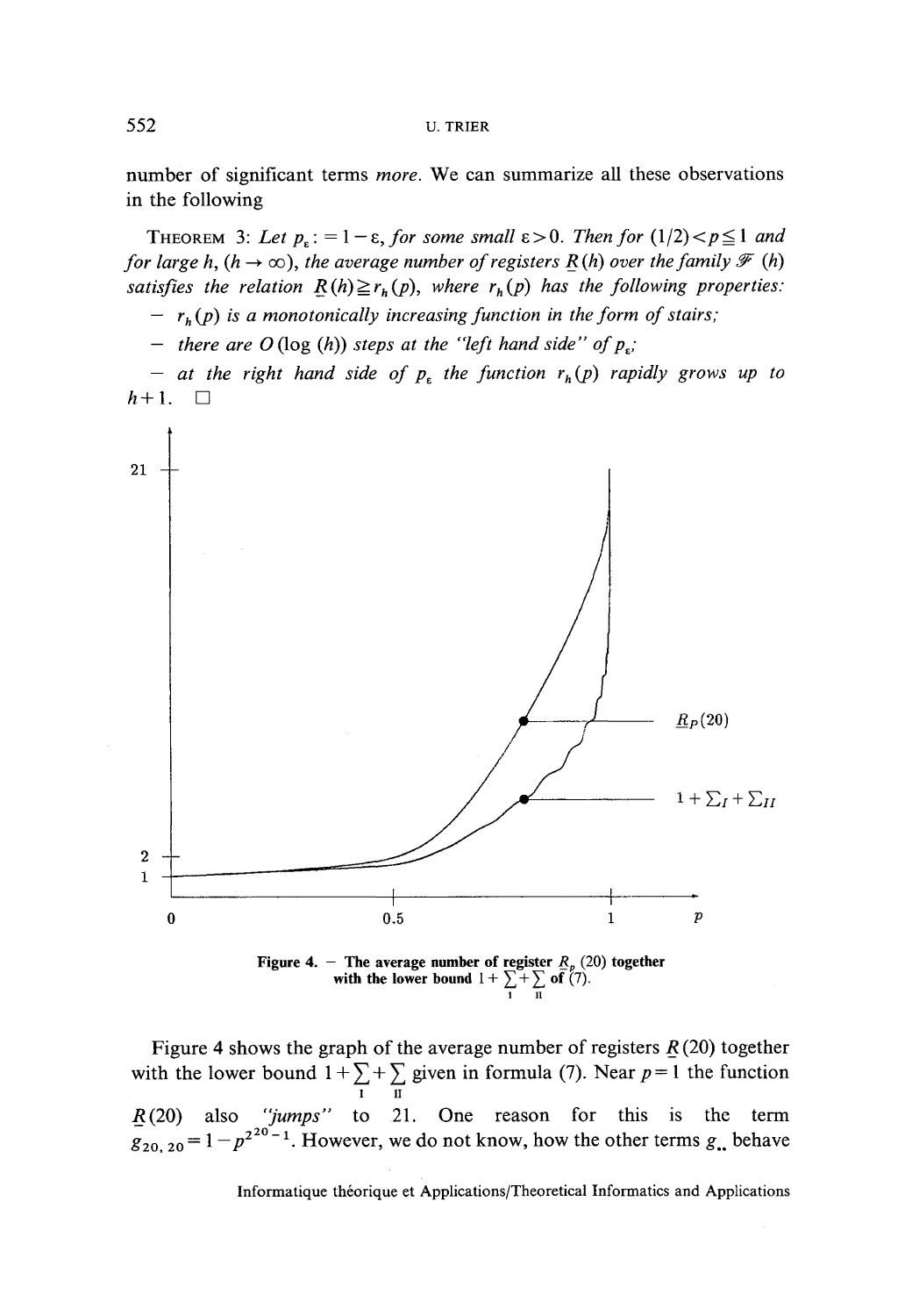near  $p=1$ . Clearly, as Figure 4 shows, the "stairs" of the lower bound do not have "sharp edges".

#### **3. FINAL REMARKS**

In this paper, we have derived a lower bound for the average number of registers  $R(h)$  over the family  $\mathcal{F}(h)$ . However, we do not know, how good this lower bound is. Figure 4 shows, that  $R(20)$  nearly grows linearly from a constant smaller than 2 at  $p = (1/2)$  to height 20 near  $p = 1$ . The term  $g_{20, 20}$ is responsible for the jump from 20 to 21. There is only little hope to study large values of *h* empirically, because of the complexity of the involved recurrences and the huge exponents of  $p$ , that result from these recurrences. Although we used a relation better than that one in (4), it seems that we loose too much information hidden in the term  $p(g_{r, h-1} - g_{r-1, h-1})^2$ , which has to be subtracted in the exact recurrence of Lemma 1.

The answer to these questions could be given, if we could find a better upper bound for *R (h)* as that one cited below Lemma 3. A slight improvement could be achieved by starting the related recurrence with  $g_2$ , ... instead of  $g_1, \ldots$  For large *h*, the probability  $g_{2,h}$  is asymptotically equal to  $(1 - 2p + 2p^2 - p^3)/(1 - 2p(1 - p))$ , which can be derived from the exact recurrence by a simple generating function method. However, this improvement doesn't seem to be good enough to obtain a real better knowledge about the probabilities *gr h.*

Another aspect of this paper is the fact, that the relations of Lemma 2 are the same as the corresponding relations for the stacksize, with the exception of  $g_{h,h}$ , which is equal to  $1 - p^{2^h-1}$  instead of  $1 - p^h$  (compare with [6], Lemma 3). The question arises, if there is a "class of properties", in which these relations hold. Is there another class of properties, in which similar relations hold, but with a finer "granularity" ? For instance, in [9], the number of internai nodes has been investigated, that cause the register-function to be incremented. The complete binary tree of height *h* has  $2<sup>h</sup>-1$  such *critical* nodes, which means, that there are  $2^h$  different probabilities  $m_{i,h}$ ,  $i \in [0:2^h-1]$ , to be considered.

#### ACKNOWLEDGEMENTS

The author would like to thank an anonymous referee for detailed criticisms and the suggestions for improving the clarity of the presentation.